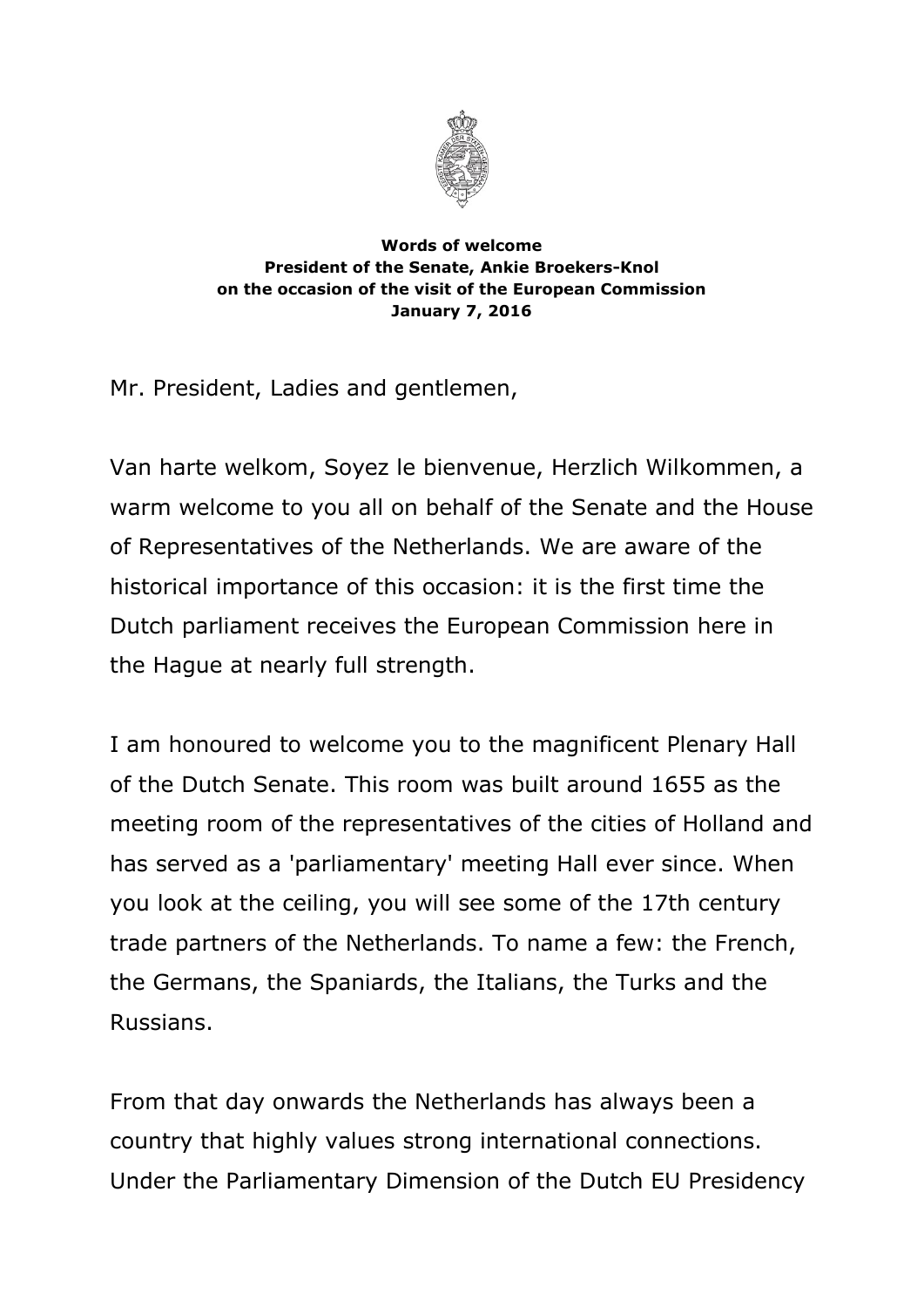we strive to uphold and improve strong international connections through better cooperation between parliamentarians from EU-member states. We also strive to uphold the values that underpin the European Union, and the 'acquis communautaire'. This is the more important when there are disturbing signs that values like freedom of press and an independent judiciary today do not seem to be as self-evident in all Member-States as they used to be.

The role of national parliaments in the EU has become increasingly important, especially since the Treaty of Lisbon came into force in 2009. Through the subsidiarity mechanism and the political dialogue, national parliaments now have a formalised, direct relationship with the European Commission.

The Lisbon Treaty, at the time, was celebrated for making the EU more democratically accountable. But the instruments it provided are still relatively new and deserve our continuous attention. It is a worthwhile cause to look at practical, innovative ways in which we can improve for instance the yellow-card procedure or the correspondence in the political dialogue.

I believe interparliamentary cooperation can make an important contribution in this regard. By exchanging information and best practices not only between national parliaments but also between MP's and MEP's, we can ensure full democratic